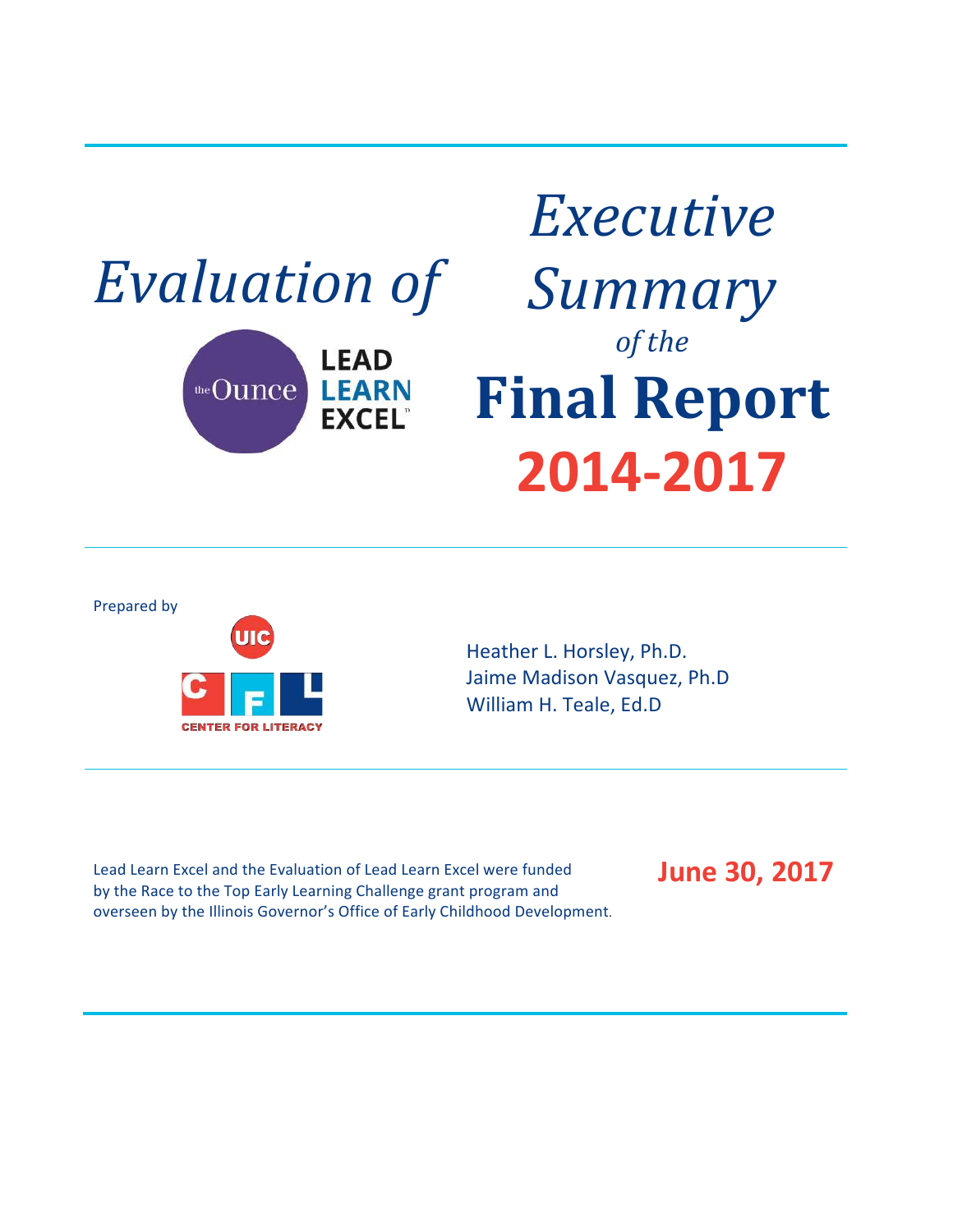### **EXECUTIVE SUMMARY**

#### **Background**

High quality preschool instruction is essential to producing developmental gains for young children and can mitigate risk factors such as family poverty and low parental education (Pianta et al., 2009). Even in programs with highly qualified teachers, teacher-child interactions often do not provide the level of instructional support that children need to be well prepared for success in kindergarten (Burchinal et al., 2010). With the support of Race to the Top Early Learning Challenge grant program, the Illinois Governor's Office of Early Childhood Development (OECD) aimed to strategically increase the quality of instruction in early learning programs from 'adequate' to 'good' and from 'good' to 'great' (U.S. Department of Education, 2013a). OECD established the Preschool Instructional Excellence competitive grant in order to seek out a promising approach to meeting the state's strategic priorities. Following a thorough review process, the Ounce of Prevention Fund (the Ounce), in partnership with the McCormick Center for Early Childhood Leadership, was awarded the grant.

A central commitment of the Ounce has been to explore and codify models of job-embedded professional development that can be adapted to other ECE settings, and by extension, improve the life chances of children living in high-needs communities across the U.S. (Educare Learning Network, 2014; Whalen, Horsley, Parkinson, Vasquez, & Tozer, 2016; Yazejian, Bryant & Kennel; 2013). Through the Preschool Instructional Excellence grant, the Ounce continued to focus on the development of instructional leaders and job-embedded professional development for preschool teachers as a cost-effective lever for improving program quality at scale. This report summarizes the findings from the external evaluation of Lead Learn Excel (LLE) through the first 15 months of implementation from October 28, 2014 through January 31, 2017.

#### **The Lead Learn Excel Model**

The Ounce proposed to implement an evidence-based sequence of supports aligned to the Illinois ExceleRate program rating and improvement system that was designed to address the critical gap in preschool instructional practices for the highest risk children in Illinois. LLE aimed to help leaders transform their organizational structures and their roles as instructional leaders; change and re-align behaviors and routines of existing staff to enhance instructional excellence; and use collaborative processes and data to facilitate continuous quality improvement (CQI). Specifically, LLE was designed to advance leader knowledge, skills, and dispositions by providing instructional leaders four complementary core components within a 4-6-week learning cycle: (1) training, (2) technical assistance  $(TA)$ , (3) peer learning & support, and (4) resources & tools.

#### **Participants**

LLE was designed to build the capacity of preschool instructional leaders. Over the course of the evaluation, we characterized a number of variables related to instructional leaders and their systems. We highlight key points in participant data in the following four infographics.

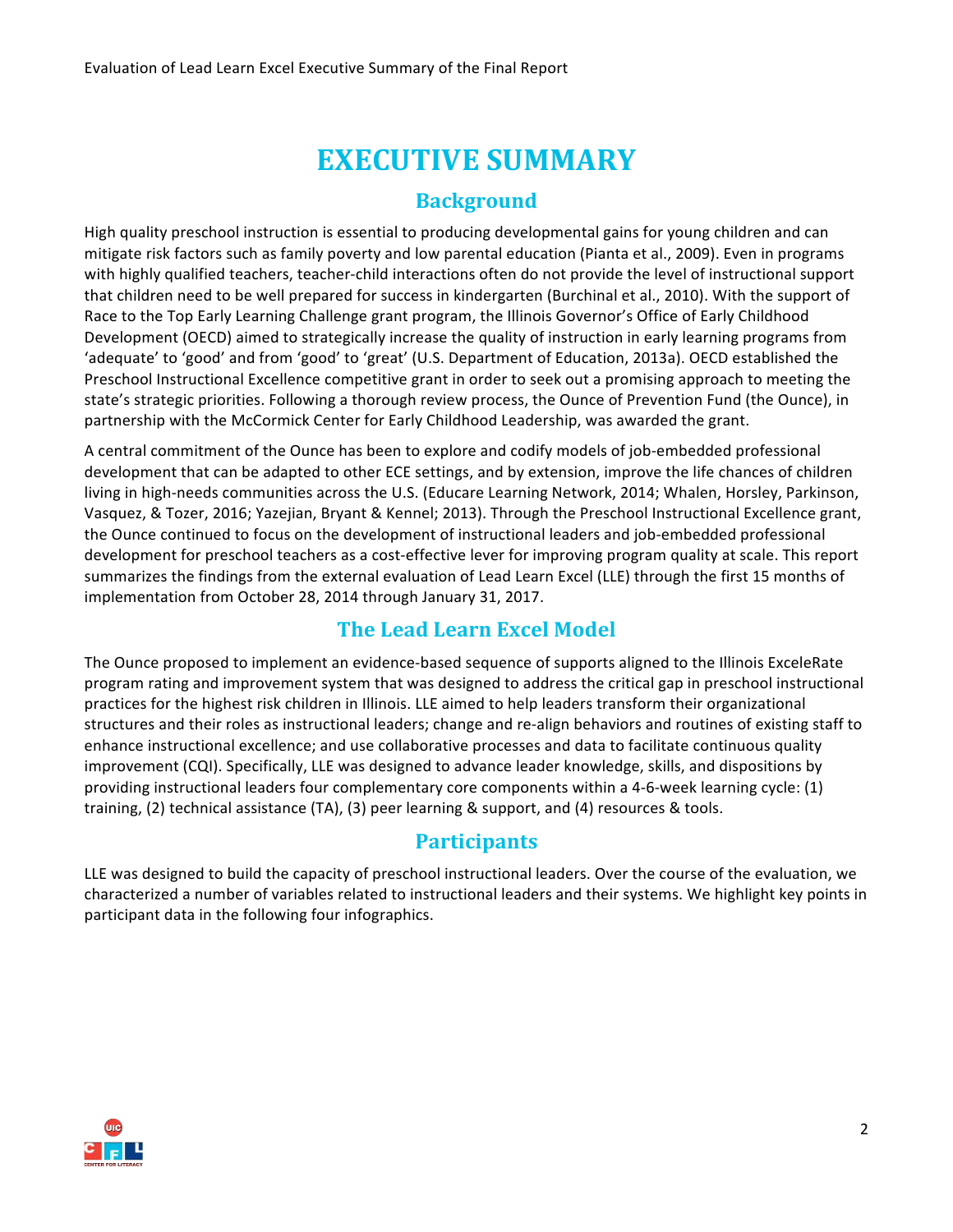

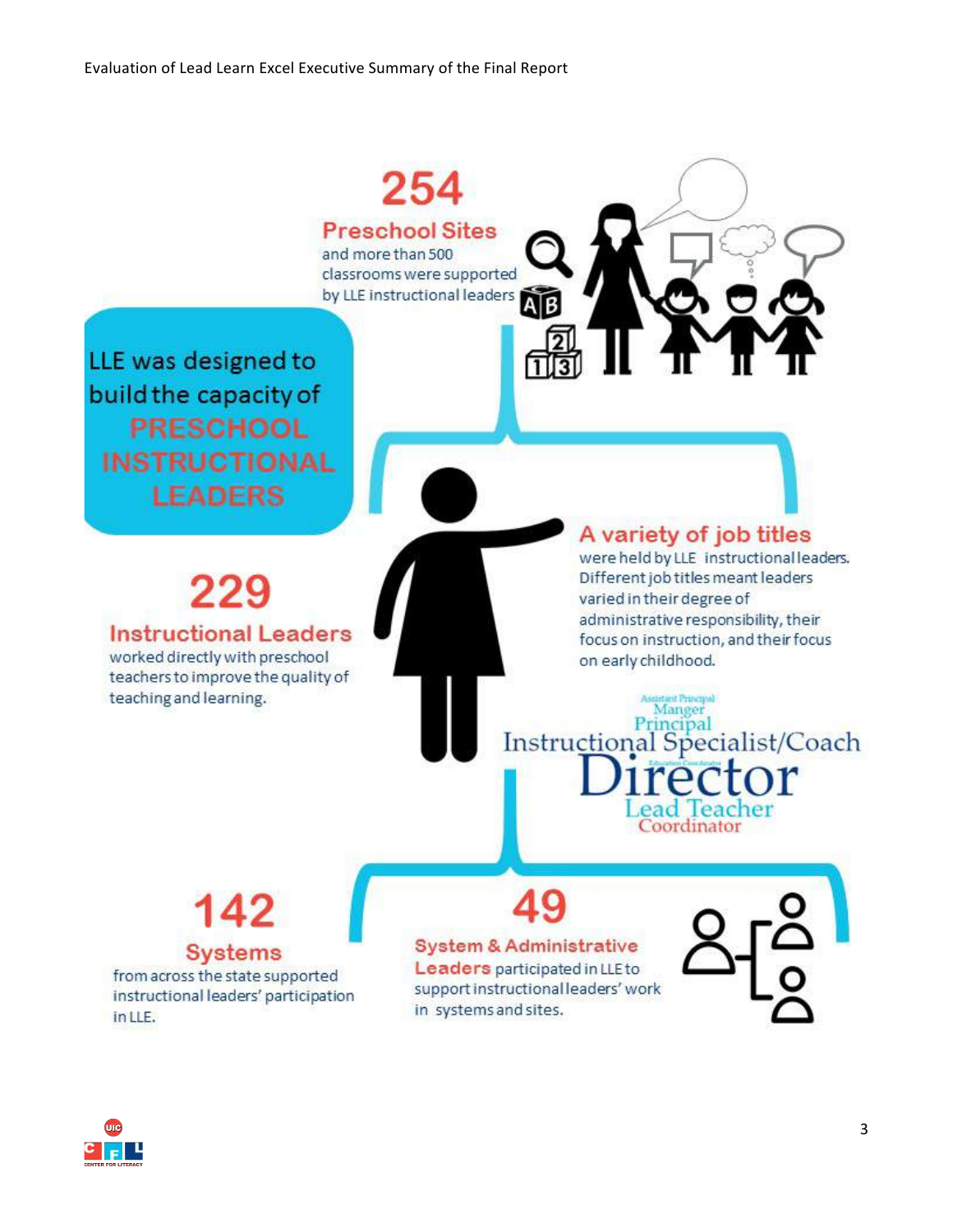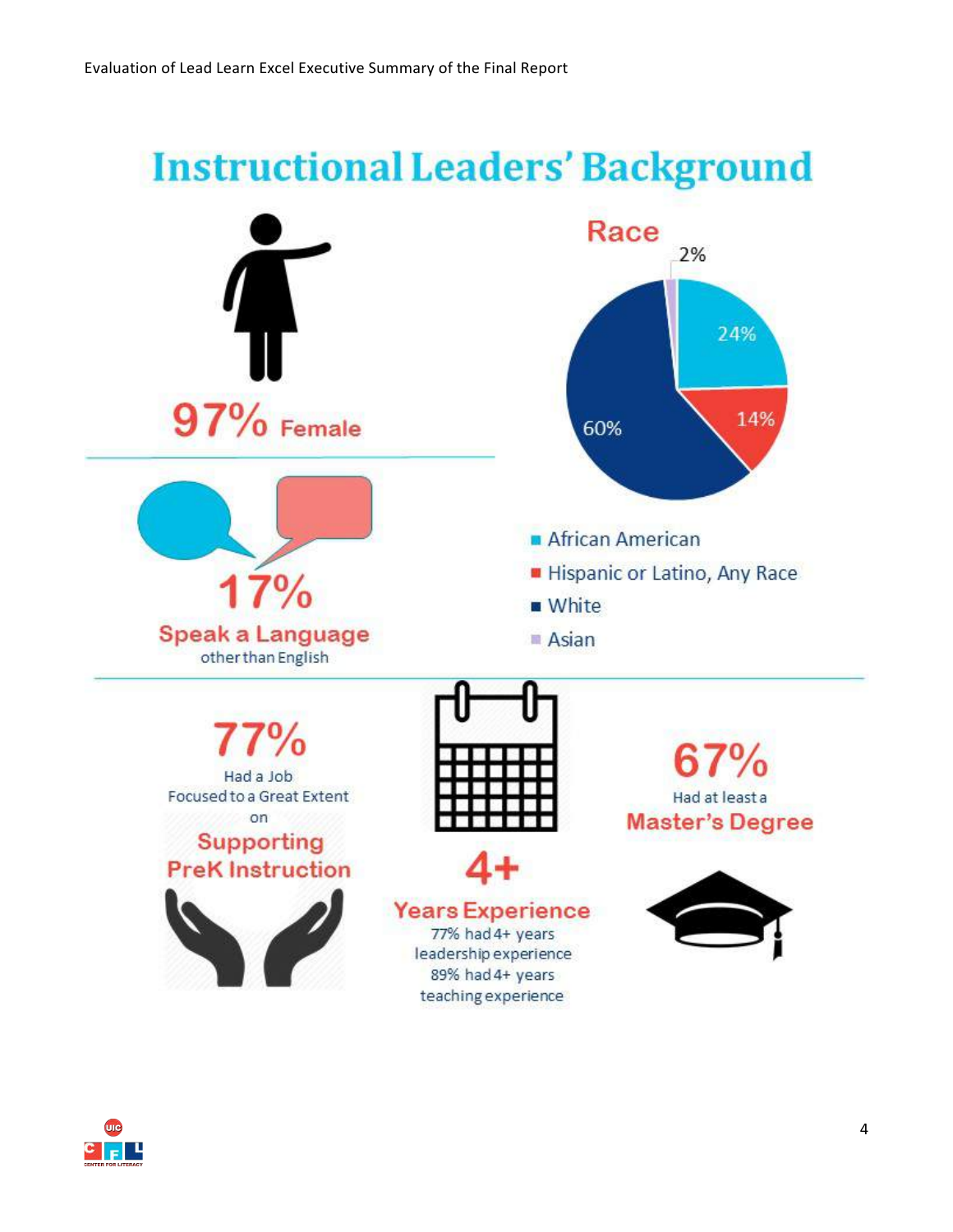

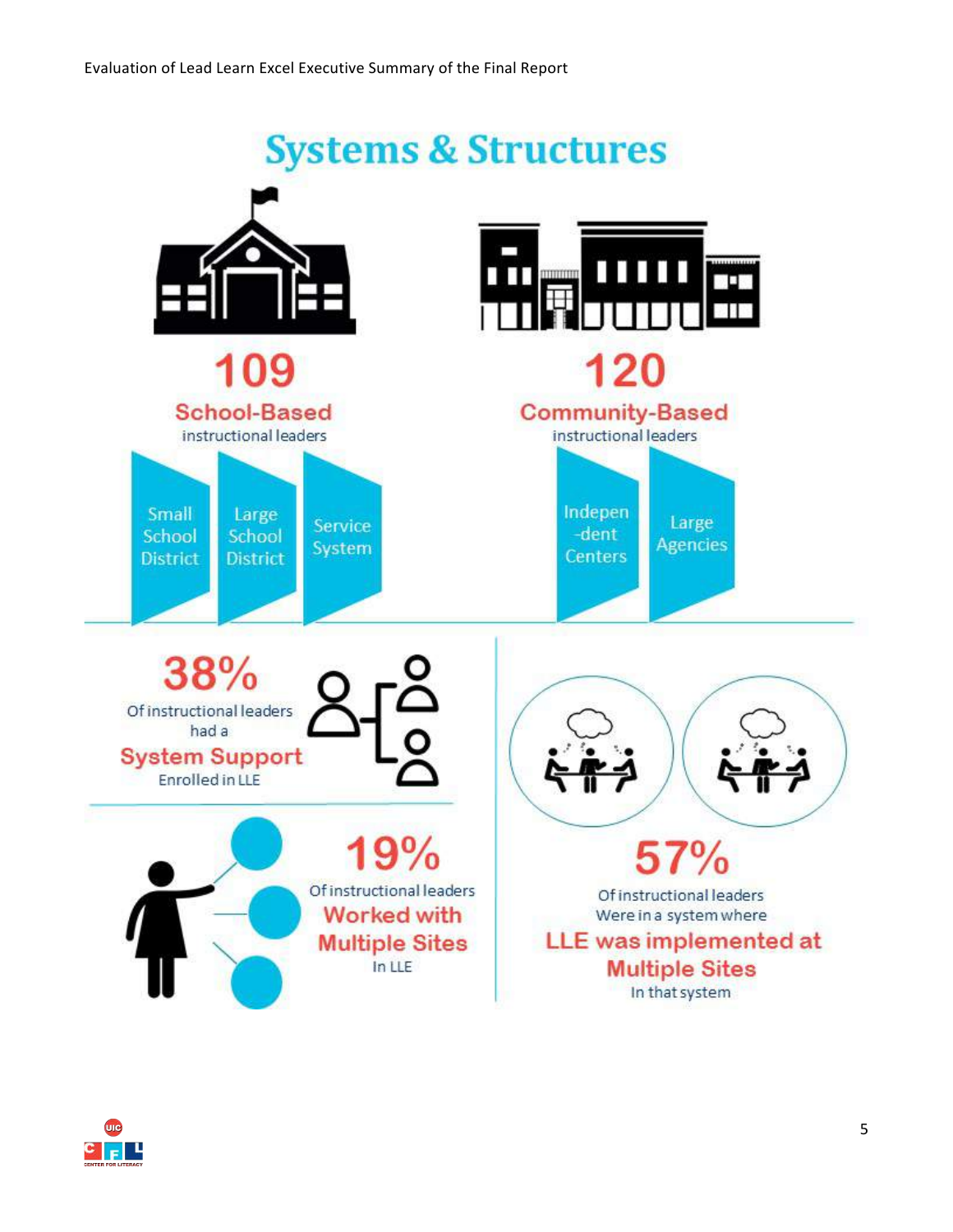

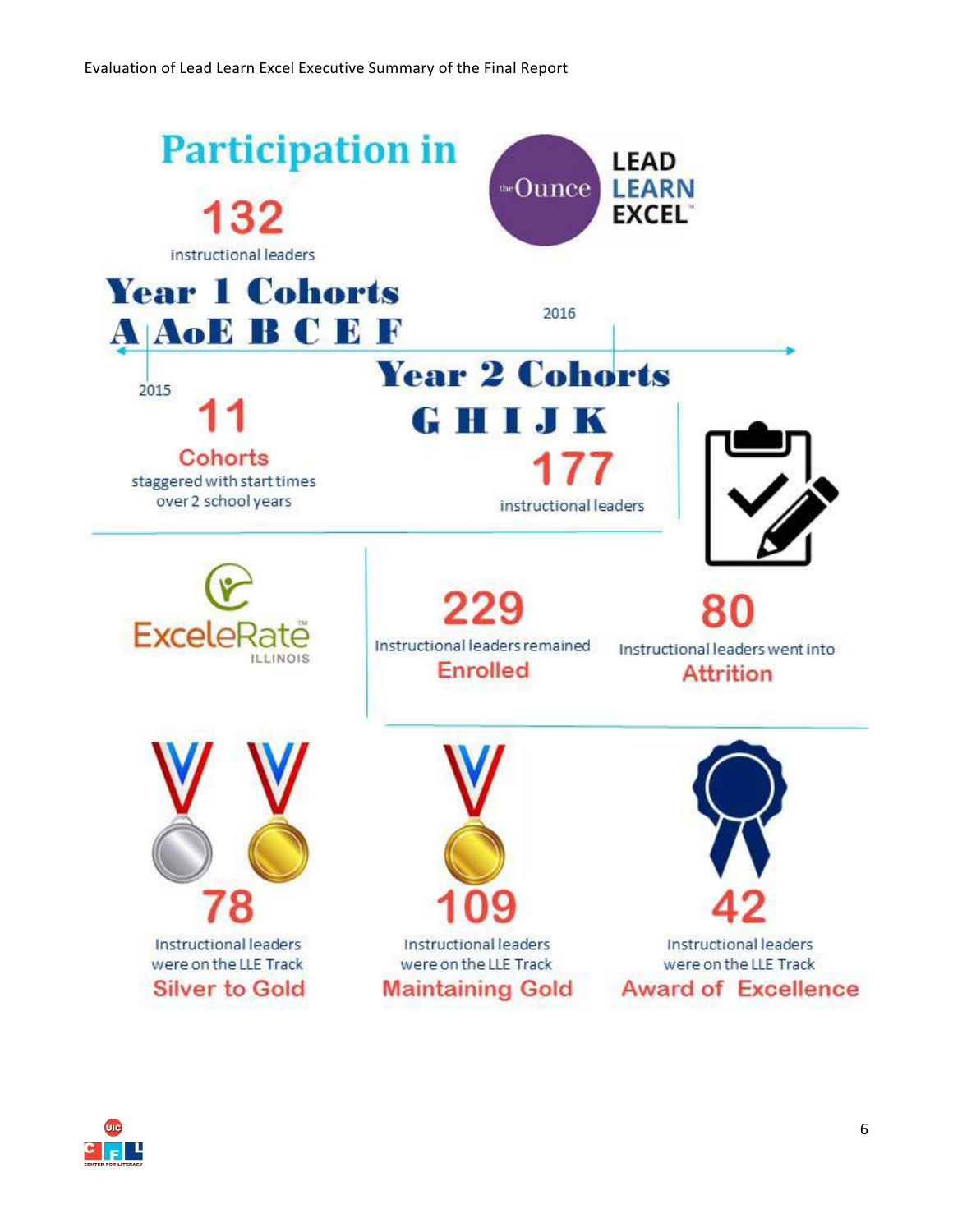## **Illinois Communities Served**



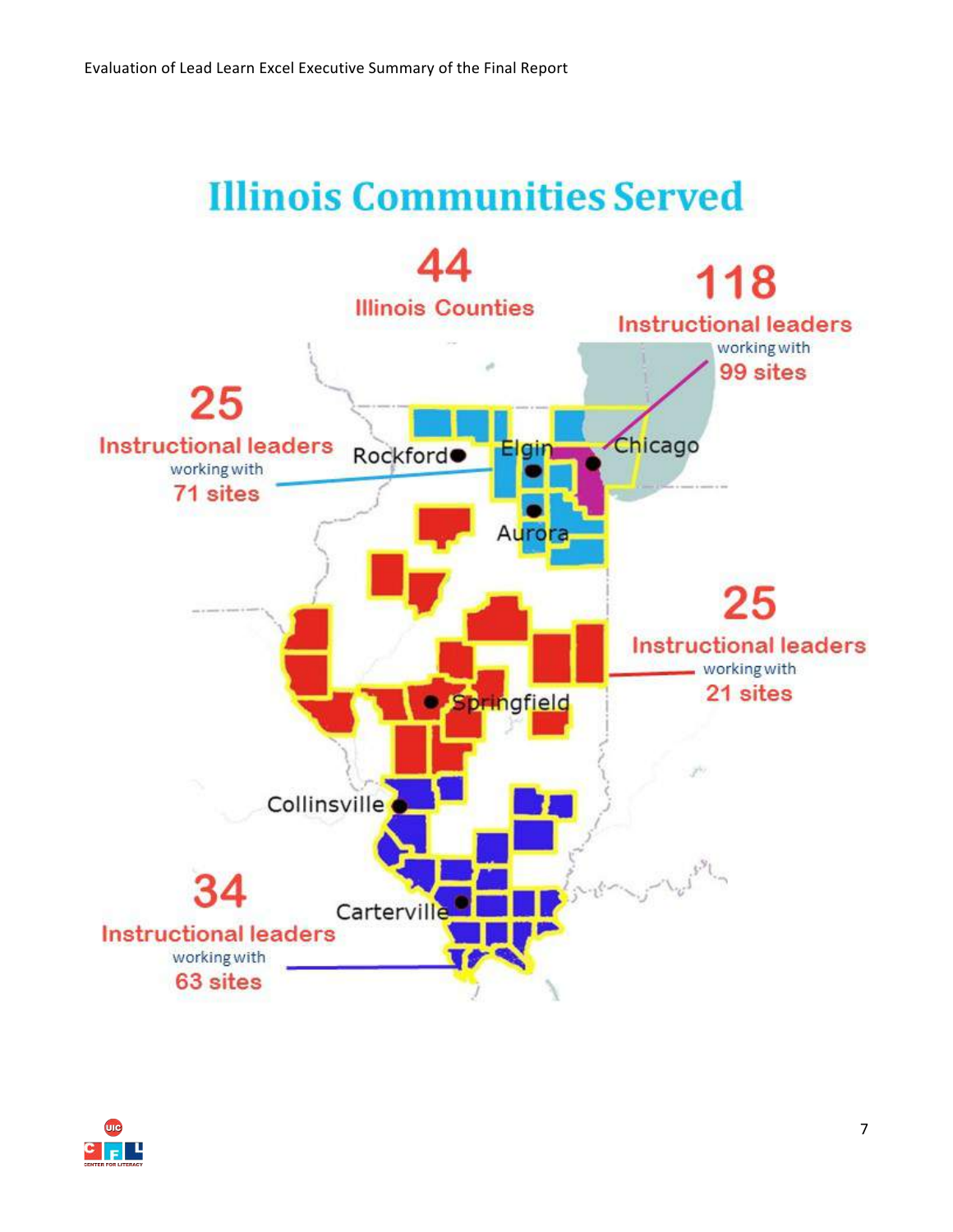### **Study Design**

#### **Evaluation Goals**

The evaluation had three broad goals. First, the evaluation documented and examined the **fidelity of LLE implementation**. Four criteria for measuring fidelity of implementation served as the guiding framework for this aspect of the evaluation study (Dane & Schneider, 1998; Dusenbury, Brannigan, Falco, & Hansen, 2003; O'Donnell, 2008):

- 1. Adherence—whether the key components of the professional development (PD) were implemented as designed;
- 2. Quality of delivery—the degree to which the PD providers delivered the content using the techniques, processes, or methods prescribed by the model's theory of change.
- 3. Duration—the number, length, or frequency of the professional development or resources and tools implemented;
- 4. Participant responsiveness—the extent to which participants attended and were engaged by the activities and content of the PD.

This rigorously designed implementation study elucidated the extent to which the quality and frequency of LLE implementation could be attributed to the effects it had on leader development and classroom instructional practice. In other words, an ultimate goal of the implementation study was to determine whether any positive results were attributable to leaders' engagement in the LLE model.

Second, the evaluation assessed the extent to which LLE achieved the intended outcome of advancing participating leaders' mindsets, methods, and practices of instructional leadership. Specifically, the **outcome study** examined change in the leaders' ability to transform their leadership behaviors focused on supporting instructional excellence. Third, the evaluation study was designed to examine whether LLE improved the capacity of leaders to support the **instructional proficiency** of preschool teachers.

Lastly, it should be noted that, drawing on improvement sciences methodology, the evaluation aimed to strike a productive balance between the roles of independent summative evaluator, on the one hand, and collaborative formative evaluator providing rich and timely data and feedback to the implementation process, on the other hand. 

#### **Research Questions**

The evaluation was comprised of two complementary studies each focused on a central guiding question.

- 1. Implementation Study: Overall, was LLE implemented with fidelity as the designers intended?
- 2. Outcome Study: To what extent did LLE change participants' mindsets, methods, and practices of instructional leadership?

In the next sections, we summarize the findings of each study.

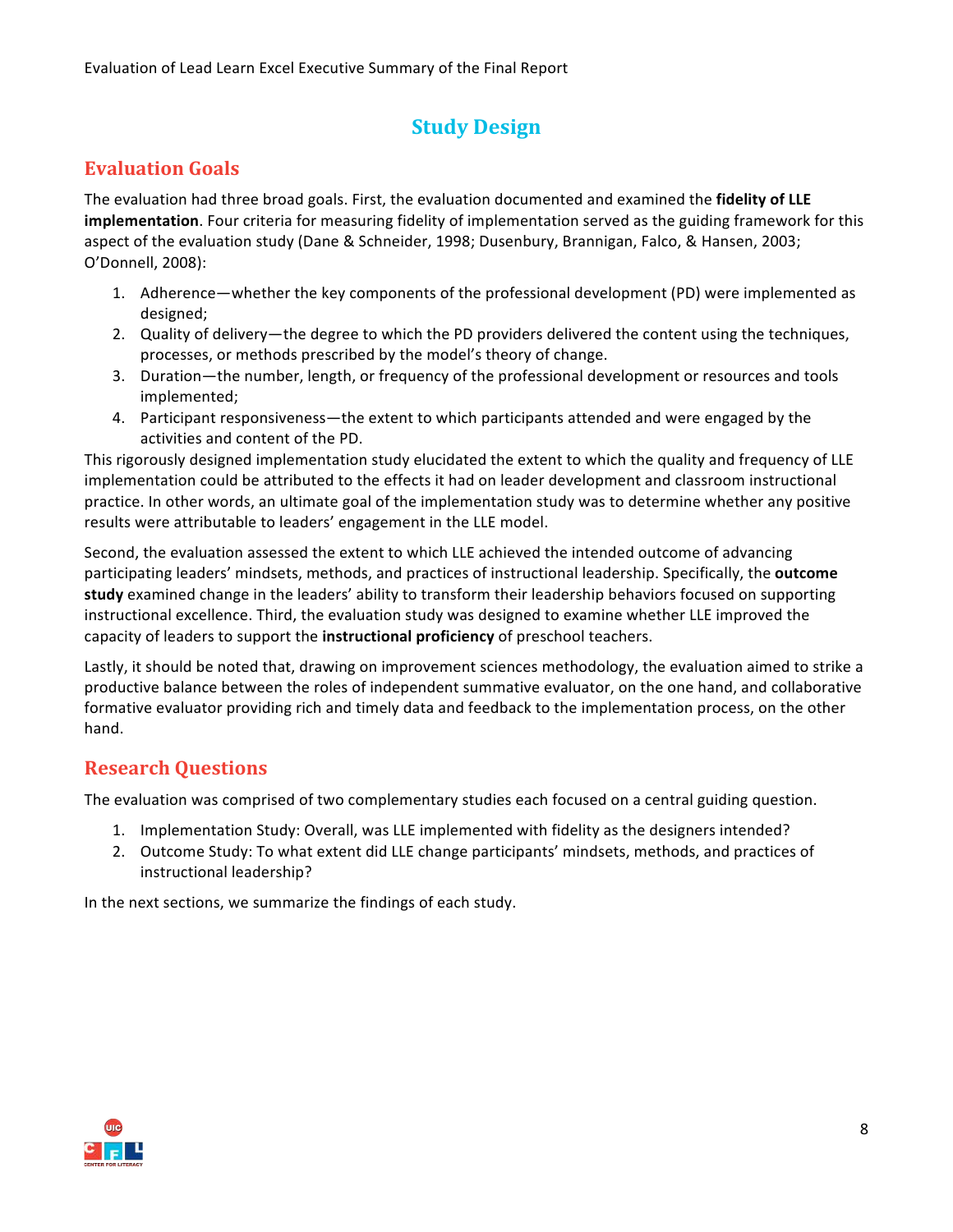#### **Implementation Study Summary**

In this section, we summarize the findings of the implementation study.

#### **Fidelity to Structure**

We analyzed fidelity of implementation for the domains of adherence, quality of delivery, duration, and participant responsiveness across the four components as seen in Table 1.

#### **Table 1. Fidelity Scores for the Four Core Components**

|                                    | <b>Fidelity Criteria</b> |                 |                                                     |                                                                      |
|------------------------------------|--------------------------|-----------------|-----------------------------------------------------|----------------------------------------------------------------------|
| <b>Key Components</b>              | Adherence                | <b>Duration</b> | Participant<br><b>Responsiveness:</b><br>Attendance | Participant<br><b>Responsiveness:</b><br>Engagement in<br>Reflection |
| <b>Training</b>                    | 2.7                      | 2.0             | 2.3                                                 | 2.4                                                                  |
| <b>Technical Assistance</b>        | 2.0                      | 2.0             | 0.3                                                 | n/a                                                                  |
| <b>Peer Learning &amp; Support</b> | 2.1                      | 1.8             | 0.2                                                 | 0.2                                                                  |
| <b>Resources &amp; Tools</b>       | 2.0                      | 2.0             | n/a                                                 | 1.0                                                                  |

**Bold and underlined** figures meet fidelity.

As a project, LLE met fidelity for adherence, indicating that the core components were implemented as designed; thus training, TA, peer learning groups (PLGs), resources & tools were implemented as the model intended to support the development of leaders' knowledge, skills, and dispositions.

The Ounce offered training, TA, and resources & tools to all cohorts as intended, meeting fidelity for duration. However, peer learning & support fell short of fidelity because PLGs were not offered in every learning cycle in two cohorts.

Participants attended training and engaged in reflection before and after training as intended, meeting fidelity for participant responsiveness. However, leaders' attendance to TA and PLGs and engagement in reflection after PLGs was low and did not meet fidelity.

LLE offered a range of resources and tools, but leader uptake was mixed. Leader response to the instructional leadership plan was low, and did not meet fidelity for engagement and reflection in resources and tools. Most participants attended CLASS training and over one third achieved a certificate of reliability.

Over three fourths of leaders received video equipment (that was intended for the examination of their instructional leadership practice during leader PLGs as well as the examination of practice by their teachers during teacher PLGs), while less than half of leaders activated their subscription to the Teachstone Video Library.

Under half of leaders submitted an application for a mini-grant to purchase resources that were essential for preschool instructional excellence or to pay for release time for teachers to participate in embedded professional development routines. Less than a third of leaders received a travel grant.

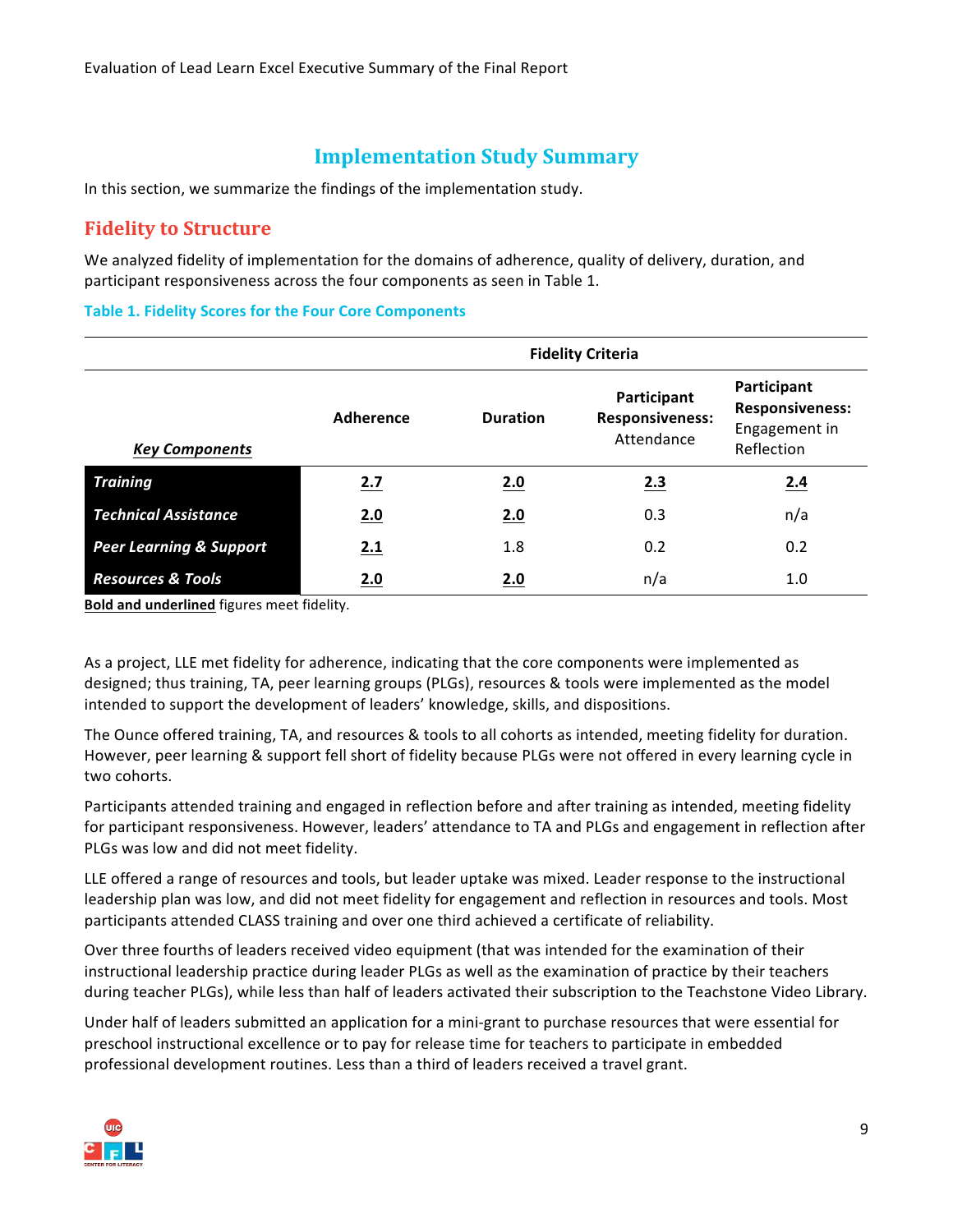#### **Participant Responsiveness Regression Analysis**

Although attendance to training was higher for the instructional leaders in late cohorts (year 2 of model purveyor implementation), the opposite was found for their participation in technical assistance. One plausible explanation is that the Ounce encountered challenges with scheduling technical assistance discussed in the quality of delivery section (immediately following) in this chapter.

In sum, the results related to TA suggest that model purveyors often face challenges with certain aspects of their own implementation process. However, with the exception of the relationship between implementation year and Training/TA attendance, the majority of leaders' background and contextual characteristics are not related to participant attendance to training and PLGs. The conclusion drawn from this finding is that instructional leaders from a diverse range of backgrounds responded to LLE in similar ways on average.

#### **Quality of Delivery**

The LLE implementation team employed varying degrees of supports to implement quality PD. Trainings used a range of structures to develop depth of concept knowledge, and were highly structured to cover a considerable amount of content. Participants across all cohorts and learning cycles reported that quality of the training was generally strong. However, responses of participants also indicated that the pacing and sequence of the trainings were not appropriate for all learners.

Regular TA strengthened the relationship between implementation advisors and leaders and facilitated deeper understanding and application of LLE knowledge, skills, and dispositions. Many leaders were not responsive to LLE implementation advisors' requests to schedule regular TA. Logistical support for certain resources and tools, particularly the mini-grant and Award of Excellence, took substantial time and focus in TA.

Peer learning opportunities, in PLGs and during trainings, afforded opportunities to apply knowledge and problem solve in the context of one's own practice. The use of technology to implement PLGs constrained the implementation team's ability to maintain a high positive climate. The scheduling of PLGs for 90 minutes during the school day was not convenient for most leaders. Participants reported that quality of the PLG was generally strong across all cohorts and learning cycles.

Overall, the LLE implementation team consistently fostered sincere and respectful relationships with participants. The relationship between implementation advisors and instructional leaders facilitated advisors' awareness and responsiveness to leaders' concerns across learning contexts. Objectives and goals were stated in all learning contexts, but did not always balance emotional, instructional, and organizational supports. The implementation team was proficient in establishing a positive climate, but did not always employ the cognitive press required for leaders' complex skill development. At recruitment, participants understood the primary goal of LLE to be improving their sites' rating in ExceleRate, and came to understand the wider goals of the project during their initial engagement in LLE learning cycles.

#### **Purveyor Staff & Systems for Implementation**

As a model purveyor, the Ounce demonstrated strengths and encountered challenges in implementing a complex model at scale. LLE staff was highly qualified with diverse roles and expertise. They developed, designed, and curated evidence-based content and resources. LLE staff and systems were responsive to feedback from the participants, state, system leaders, and evaluation. The LLE implementation team engaged in a parallel process as a community of practice and in application of LLE frameworks. However, LLE staff and systems lacked clarity on differentiating the model for participants at different levels of readiness for engaging in LLE; implementation advisors needed additional supports for differentiating the model.

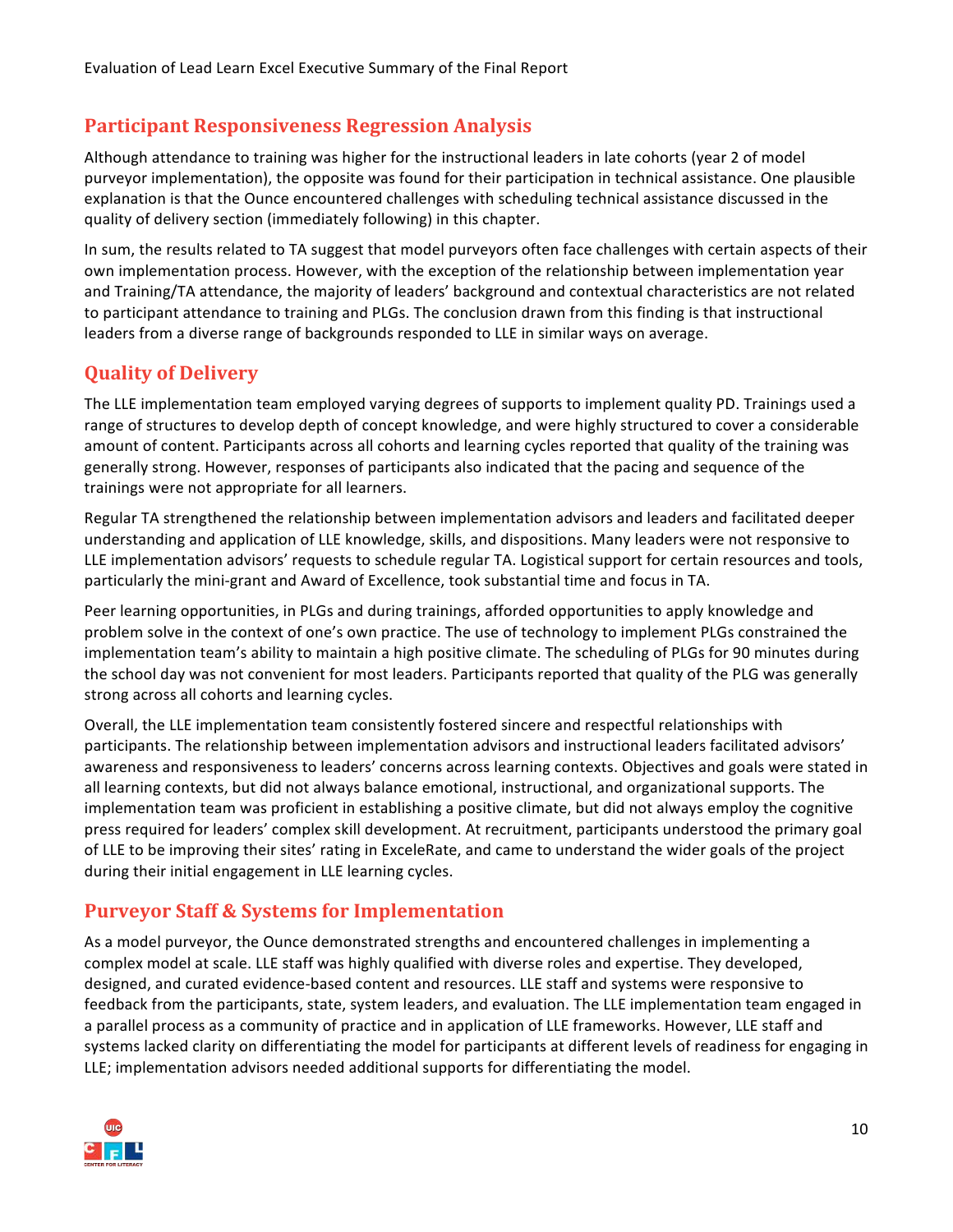Evaluation of Lead Learn Excel Executive Summary of the Final Report

To scale the model, LLE built infrastructure to do the work across state and sectors. LLE staff maintained elaborate systems to schedule learning contexts (training, TA, PLG), maintain contact with leaders, and distribute resources and tools. However, LLE staff and systems faced capacity challenges in working with 11 staggered cohorts. The number and breadth of learning contexts, resources and tools challenged staff and systems.

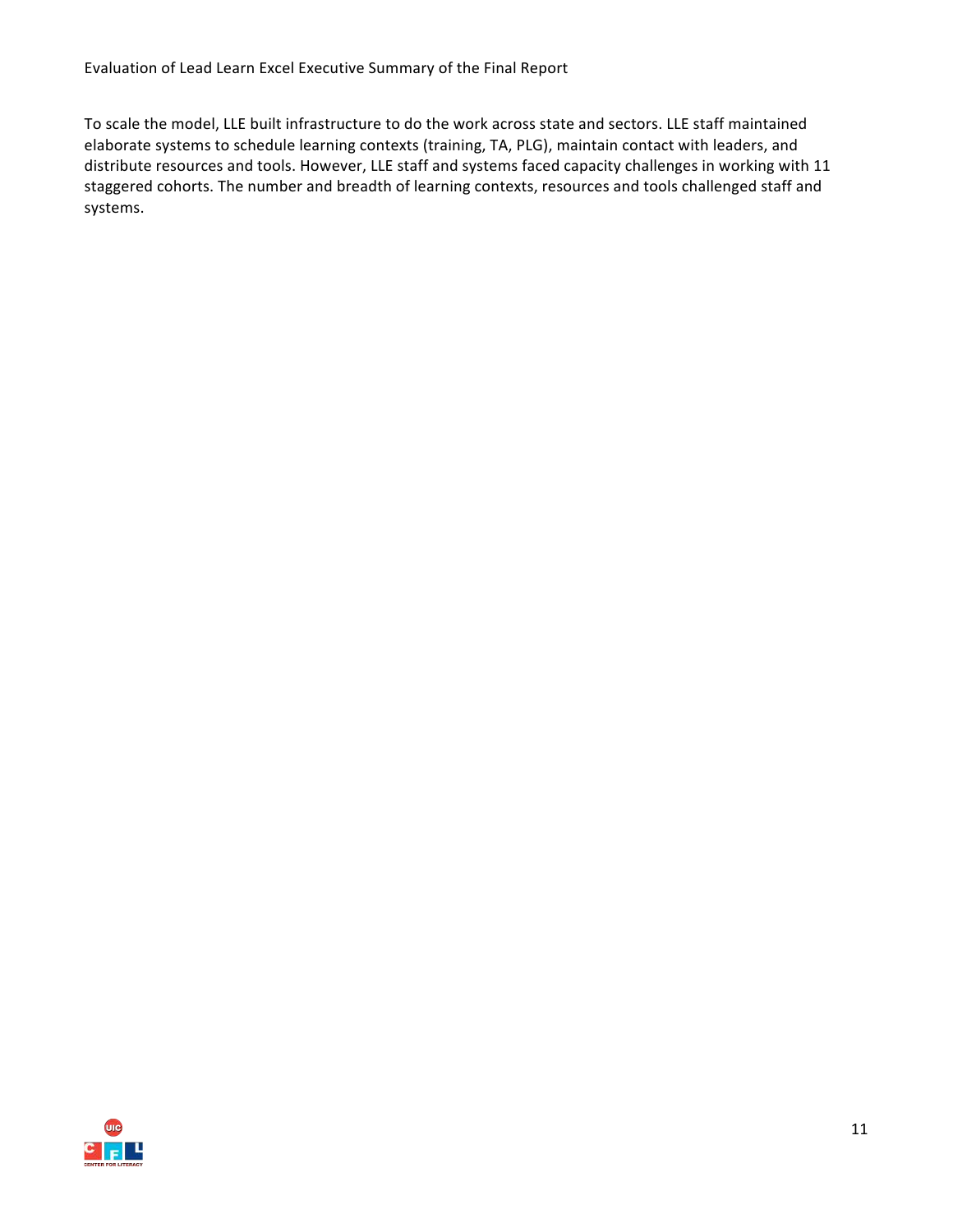#### **Outcome Study Summary**

In this section, we summarize the key findings regarding outcomes related to preschool instructional leadership development. 

#### **Preschool Instructional Leadership Survey**

Analysis of the Preschool Instructional Leadership Survey (PILS) indicated that early childhood education (ECE) instructional leaders reported engaging in similar rates of instructional leadership activity before and after participating in LLE. Analysis of the Instructional Guidance domain of the PILS revealed that participating leaders engaged in behaviors in this domain most often out of the three leadership domains prior to and after LLE. The item level analysis revealed that the only gains in instructional leadership practice in fact occurred with the behaviors in the instructional guidance domain. For instance, this analysis found that the leaders reported an increased use of the language and/or concepts of the CLASS in their conversations with their preschool teachers over time.

Supporting routines for teacher collaboration, as measured by the Professional Capacity domain of the PILS, remained the least frequently implemented set of instructional leadership behaviors. Considering collaborative routines for teachers require an infrastructure to support such systems for adult learning, it only makes sense that instructional leaders found enacting these behaviors most challenging. However, instructional leaders with system-level support (i.e., a system-level leader who also participated in LLE) more frequently enacted behaviors related to instructional guidance and routines for collaborative, professional learning. This finding suggests that system-level support is an important factor in enabling support services to instructional leaders charged with developing the knowledge, skills, and dispositions needed to support effective collaborative job embedded professional development (JEPD).

#### **ExceleRate Ratings**

Although the original charge of the evaluation was to evaluate Lead Learn Excel support services for programs looking to improve their quality rating from Silver to Gold, the infrastructure of the quality rating system itself made it difficult for Licensed, Bronze, or Silver rated programs to apply to improve their ratings. Only the programs that were rated Gold were eligible to apply for an Award of Excellence.

Of the 255 sites affiliated with instructional leaders in LLE, 160 were initially rated Gold. Thirty sites applied for the Award of Excellence in Preschool Teaching and Learning through LLE, and 19 achieved the award by January 30, 2017. Five sites applied for the Award of Excellence in Infant and Toddler Services through LLE, and 2 sites achieved the award before January 30, 2017.

#### **Transfer to Practice Survey**

Analysis of TTPS version 1 indicated that about half of respondents reported implementing data dialogues and team lesson planning more than once, and 58% of respondents reported implementing PLGs more than once. Analysis of TTPS indicated that respondents reported implementing PLGs most often. Overall, rates of leaders viewing video of instructional practice was low, as 77% of respondents reported never using the Teachstone Video Library with teachers, and 88% of respondents reported never having viewed videos they recorded with teachers. Leaders varied in their use of the CLASS. About half of leaders reported using the CLASS lens and language in their work with teachers more than once. Use of the CLASS as an observation tool varied more: 42% of leaders never used CLASS as an observation tool, while a third of leaders reported using it more than once.

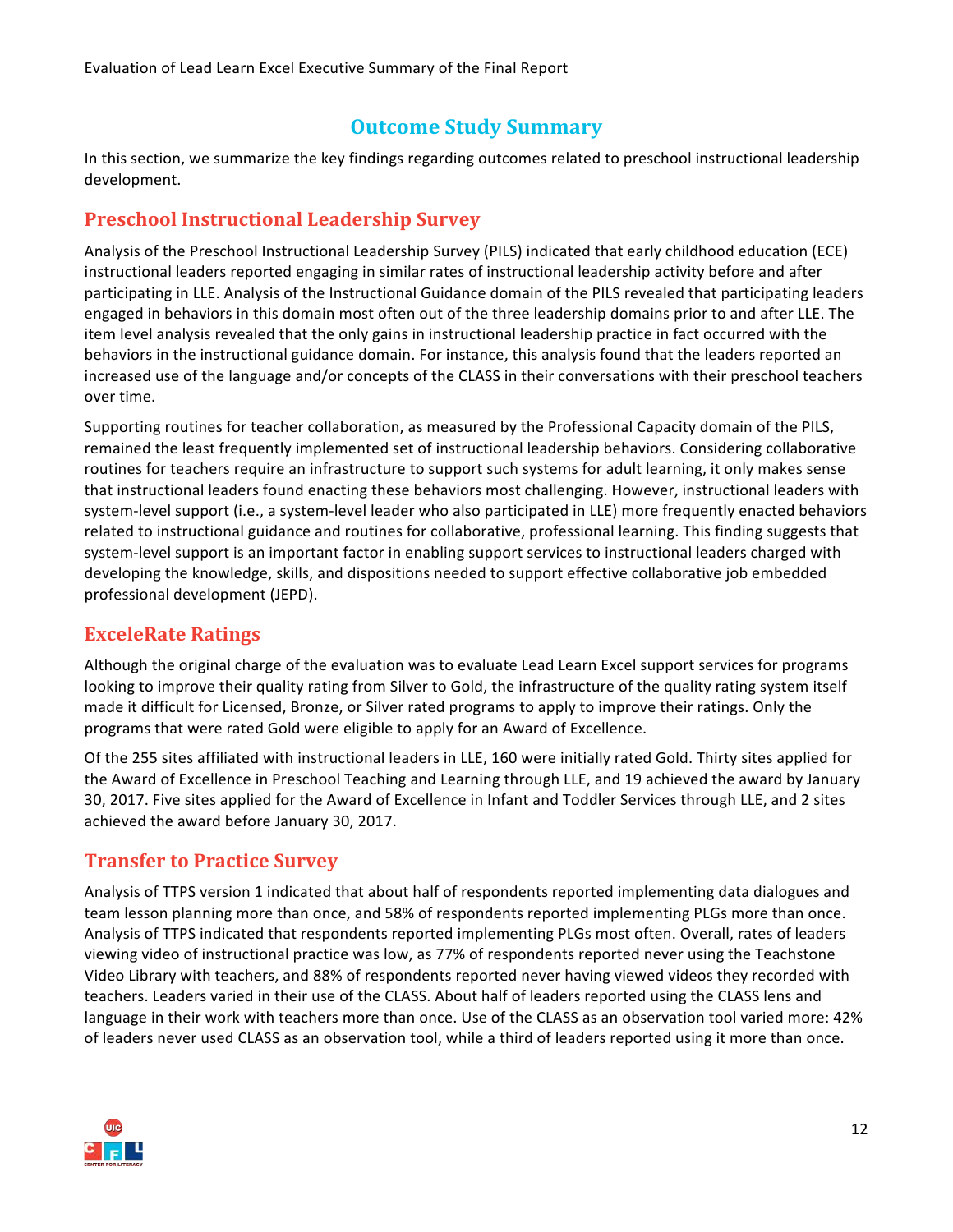#### **Satisfaction with LLE Support Services**

At the end of engagement, 58% of respondents reporting that they were very satisfied with LLE. Participants in late cohorts reported slightly higher levels of satisfaction than those participating in early cohorts; there was no difference in overall satisfaction between school-based and community-based leaders. Overall, leaders reported that the LLE protocols were the resource with which they were most satisfied, followed by the CLASS assessment. School-based leaders were more satisfied with the Teachstone Video Library than communitybased leaders. Community-based leaders were more satisfied with mini-grants and video equipment than school-based leaders. Over 70% of the leaders reported that they intended to continue each of the three core routines. School-based leaders intended to continue data dialogues at a higher rate than community-based leaders, while community-based leaders intended to continue PLGs at a higher rate than school-based leaders.

#### **Focal JEPD Routines**

Out of all of the focal routines, PLGs were implemented with the greatest levels of consistency. Instructional leaders from school-based programs had the highest levels of implementation; they were able to integrate PLGs into their preexisting systems (i.e., professional learning communities). The primary barrier to PLGs was protecting time for different classrooms to meet together, particularly for instructional leaders who worked with single classrooms from multiple sites.

Instructional leaders from community-based programs entered into advanced phases of implementation of team lesson planning whereas school-based leaders did not. Three barriers to implementation of team lesson planning emerged. First, leaders struggled to protect their own time to facilitate lesson planning meetings. Second, many programs lacked the structural supports such as system level supervisory leader support that values JEPD pre-existing infrastructure to support JEPD, systems for scheduling routine teacher PD sessions at their sites and protected time for leaders to focus on instructional matters needed to support collaborative lesson planning in the way the model intended. Finally, some school-based leaders felt a lack of competence in facilitating instructional planning.

Instructional leaders from both school- and community-based programs installed supports and entered into initial implementation of data dialogues. Barriers to data dialogue implementation included leader experience and confidence with data, limited access to data, and the combination of high teacher turnover rates with data from previous school years.

#### **JEPD Systems**

Overall, the leaders were evenly distributed across three phases of implementation of the LLE model: exploration, installation, and initial implementation. However, full Implementation of a JEPD system was achieved by only a very small number of participants. School-based leaders had the highest percentage of leaders in the initial implementation phase, while community-based leaders had the highest percentage of leaders in the installation phase. Cohorts who participated In LLE during the Ounce's first year of implementation had more leaders reach higher levels of implementation a JEPD system than leaders who engaged in LLE during the Ounce's second year of implementation.

Leaders' job structures, responsibilities, competing reforms, staff turnover, internal support system, and lack of time all influenced the manner in which instructional leaders were able to develop JEPD systems. Although routine implementation of JEPD systems was low, when they did implement these routines they did so with greater intentionality and effectiveness. For example, there was evidence that leaders who implemented team lesson planning focused on goals and objectives derived from classroom practice and child assessment data, and there was evidence that many leaders use the LLE protocols to ensure that all teachers were encouraged to contribute during the PLGs.

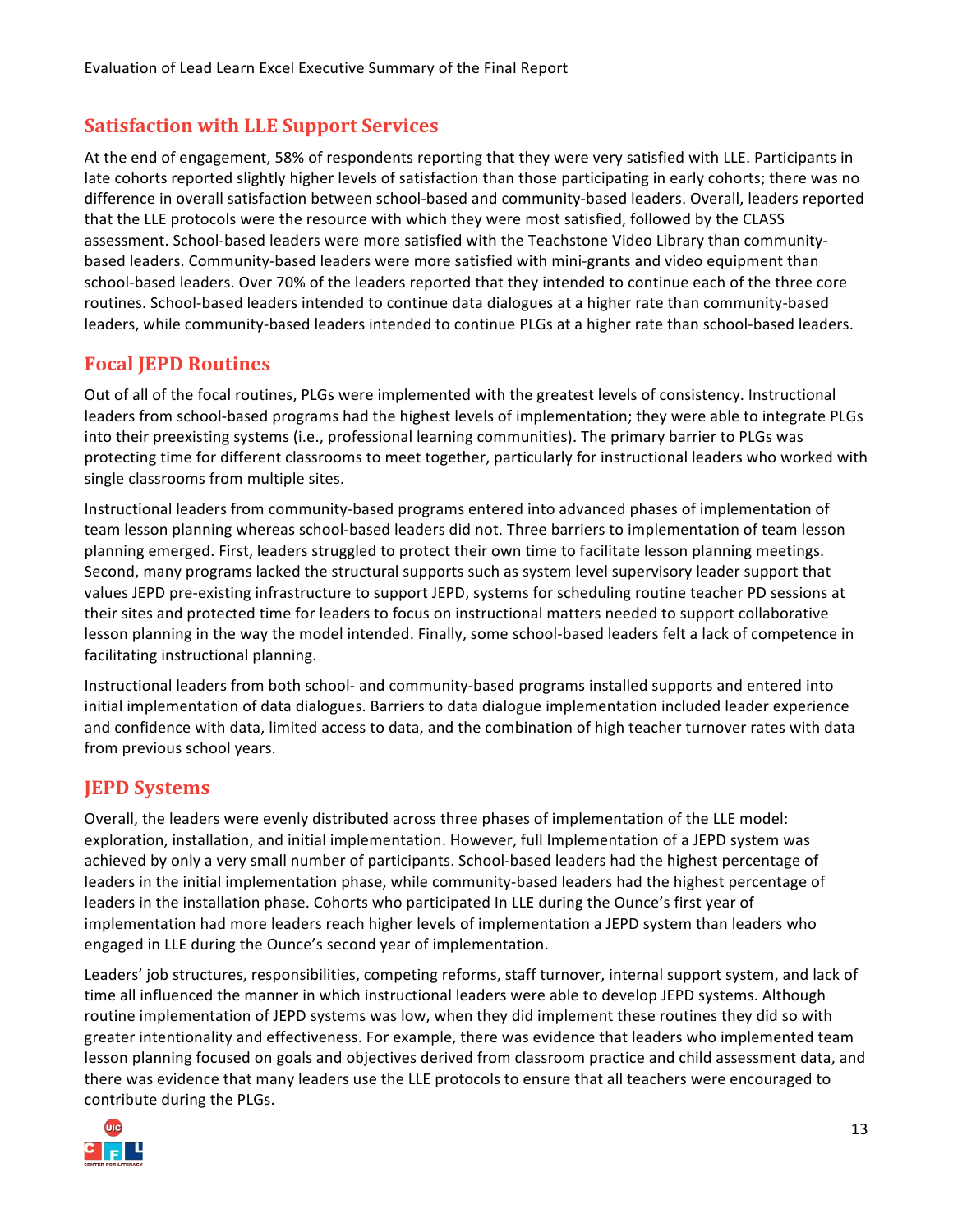#### **Focal Case Studies**

Two center-based (Pam and Nicole) and two school-based leaders (Brandy and Gemma) were selected to illustrate LLE leader development context in the context of two dominant system types. For each system type, we selected one leader who reached the full implementation of LLE JEPD system (Pam and Brandy) and one who is an earlier phase of implementation (Nicole and Gemma). For the sake of confidentiality, all names are pseudonyms.

All four cases illustrated that implementing all core LLE routines as intended by the model requires support, perseverance, and time. Although some of the leaders within the cases were able to implement the core routines most consistently, all four instructional leaders developed a professional learning mindset overtime. The focal content of the LLE trainings deepened their understanding of the importance of "being together and doing the work together on the job instead of just bringing speakers in," as Gemma explained in her final interview. In the end, all four instructional leaders understood the value of PD that is less about a set number of calendar days per year or number of hours to obtain and more about a way of being within your center or school, a belief that professional learning is continuous, collaborative, engaging, and meaningful.

All four focal case study leaders valued the use of protocols as a method of facilitating teacher learning and development with greater depth and intentionality. Although all of the four leaders mentioned that the peer-topeer learning that was in the middle of their day was constrained by scheduling, they also explained that is was the collaborative learning structure undergirding all the core LLE routines that helped them grow the most. In addition to finding the peer-to-peer learning as invaluable, all four of these leaders also often spoke highly of the supports they received from their implementation advisors

While all four cases shared much in common, there were also important differences in experience that help shed light on how two of them were able to advance in their implementation of JEPD in comparison to the others. A defining feature of the cases of Brandy and Pam is that both of them were participating in LLE with systems-level leader support. As a result, they had supervisors that were aware of the ambitious nature of the LLE model and could subsequently understand the importance of them needing time to use LLE to develop themselves further. Brandy and Pam, the two instructional leaders with greater system-level leader support, were most successful in consistently implementing JEPD.

An additional difference in the four cases of study is related to the competencies that the leaders bring to such an ambitious intervention from the start. Brandy and Pam, for example, came to LLE with the ability to engage in a range of reflective styles that helped them overcome barriers to implementation, and, they were able to focus their reflective practice on the more moral aspects of their educational practice. For instance, they were more inclined to look inwards for how to make improvements in comparison to looking for external causes or scapegoats for blame. In contrast, Gemma and Nicole, the two instructional leaders who were in early phases of implementation, represented leaders who largely entered into and maintained factual and procedural reflective styles of practice. Such limitations in range of their reflective abilities made is difficult for them to see where they had agency to restructure what was in their control. Consequently, they were unable to overcome the challenges they faced when attempting implementation of the core LLE routines.

#### **Conclusions**

In this section, the successes and *challenges* of the implementation and outcome studies are highlighted. Evidence of what went well and what could be improved are related to three main themes, which include the Design of the LLE Model, Integration and Differentiation of the LLE Model, and Leader Engagement and Change.

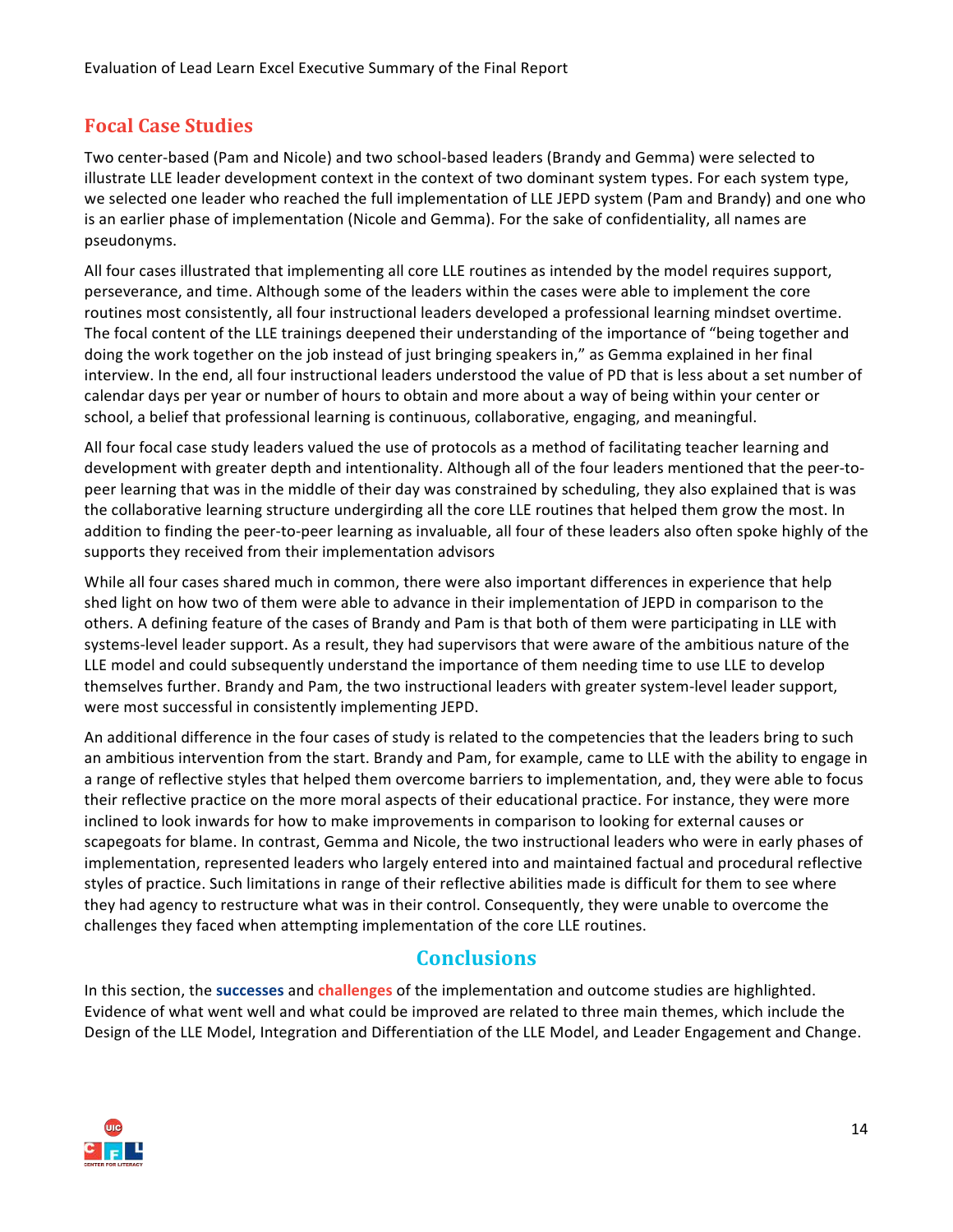#### **Successes and Challenges with the Overall LLE Model**







community-based systems at similar rates of support.

**Implementation Team Capacity** Providing support services for 229 instructional leaders maxed out the capacity of the implementation team and inhibited their engagement of leaders from diverse contexts.

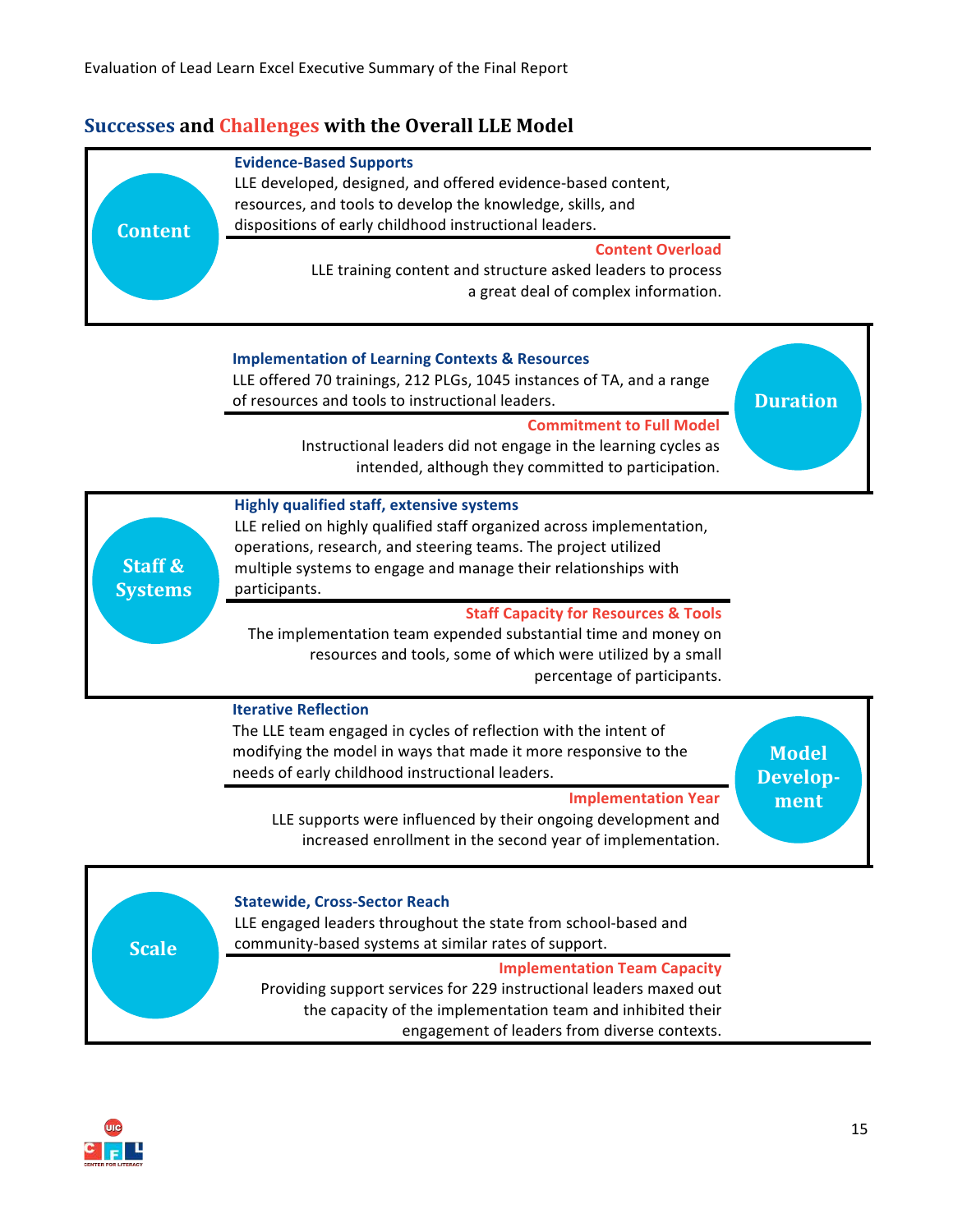#### **Successes and Challenges with Integration and Differentiation**



Leaders underutilized the video camera and video library in their efforts to encourage the examination of practice.

**Awards of Excellence Achieved** 19 programs were awarded the Award of Excellence in Preschool Teaching and Learning; 2 were awarded the Award of Excellence in Infant and Toddler Services in the ExceleRate Illinois Quality Recognition and Improvement System. **Transitioning to a New Quality Recognition System** There was confusion as to which leaders were eligible to apply for a higher quality recognition due to four different guidelines. **ExceleRate Illinois QRIS**

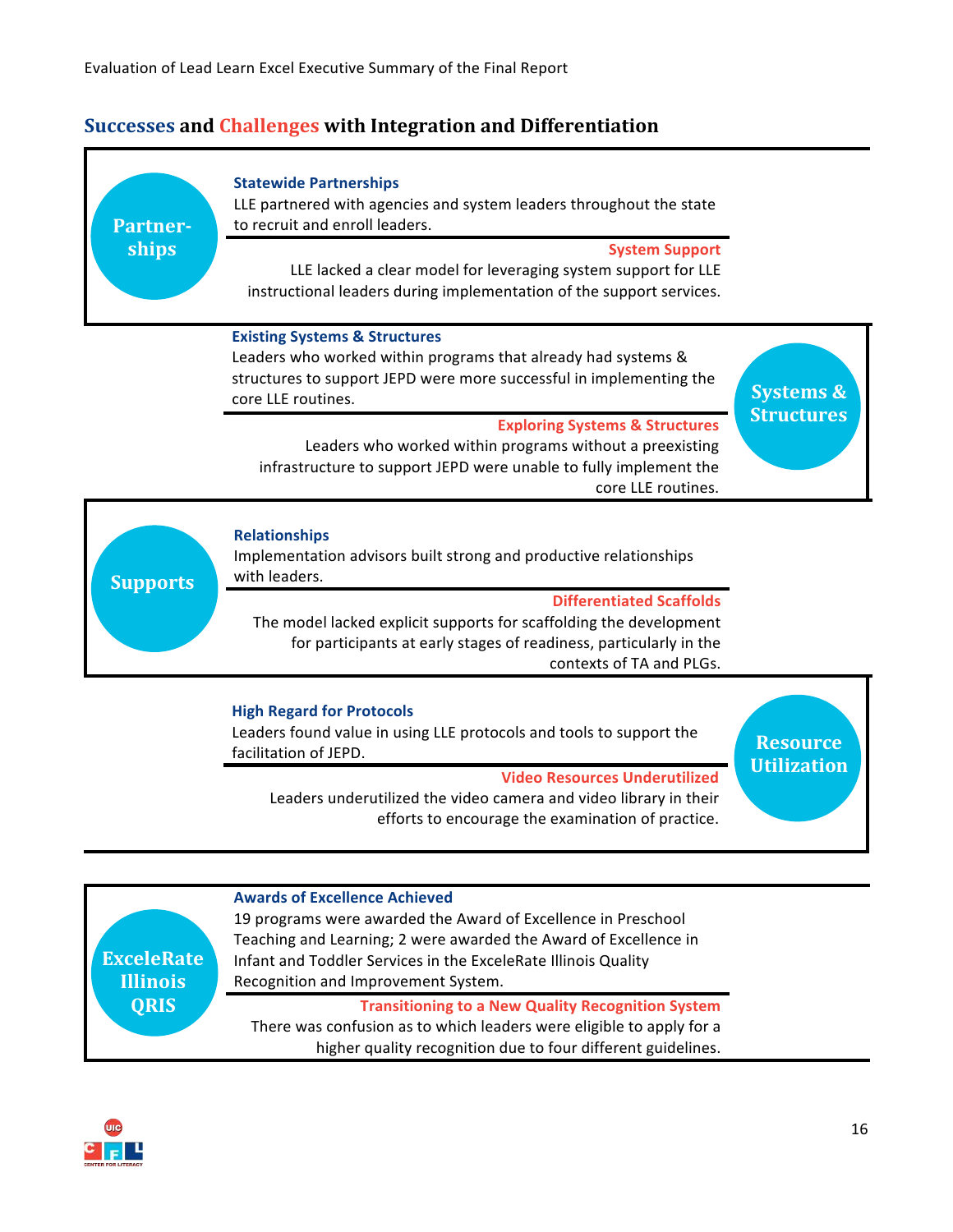#### **Successes and Challenges with Leader Engagement and Change**



Analysis of TA documentation indicated that most leaders were only in early stages of implementation at the end of LLE. They would likely need additional supports to advance and sustain their practice.

### **Data Readiness**

LLE renewed leaders' focus on classroom practice assessments and data.

**Data Utlization**

**Data Access** Leaders and evaluators faced barriers to accessing classroom practice data.